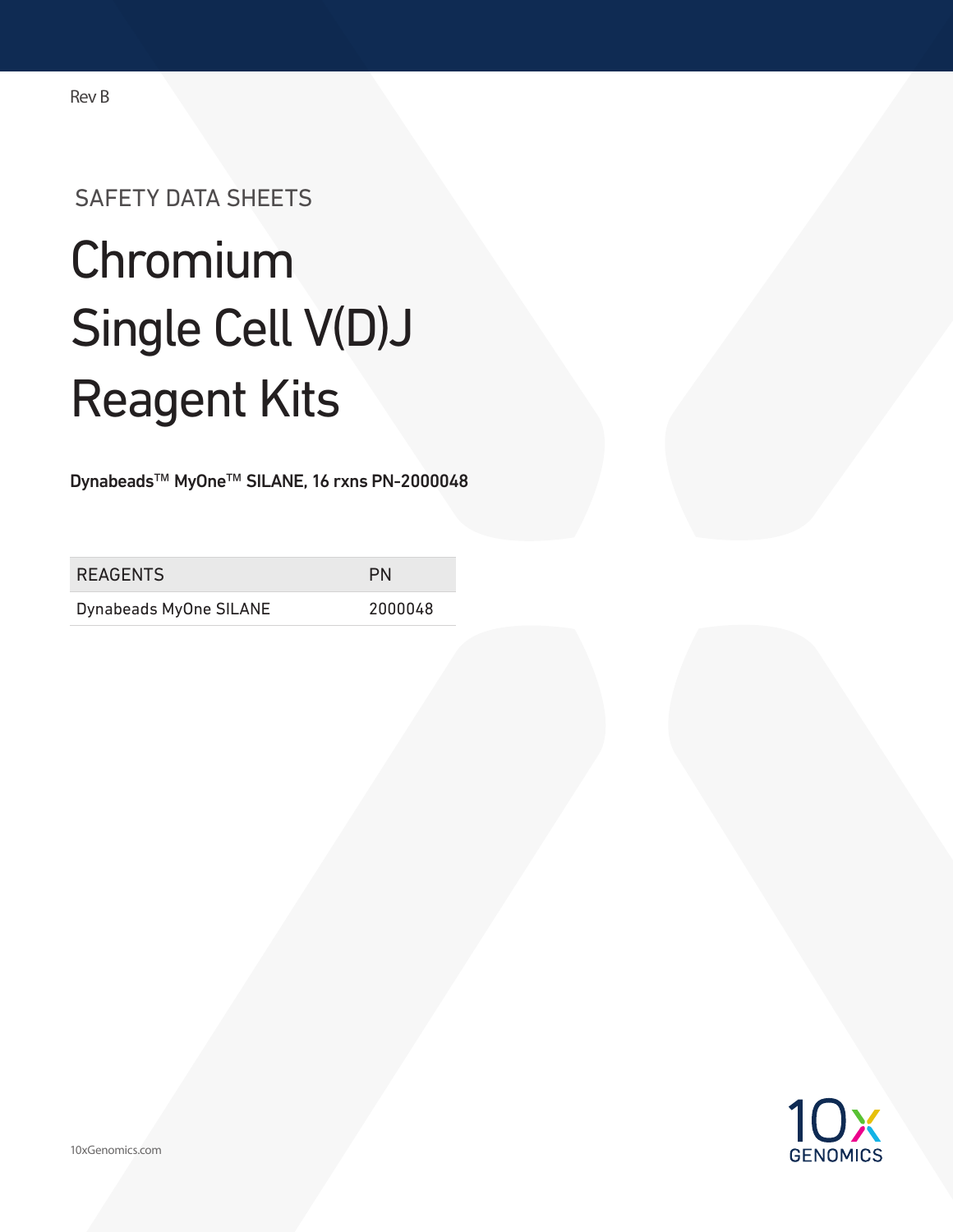

OSHA HazCom Standard 29 CFR 1910.1200(g) and GHS Rev 03.

Issue date 01/19/2018 Reviewed on 01/19/2018

| $*$ | <i><b>1 Identification</b></i> |
|-----|--------------------------------|
|     | · Product Identifier           |

- · **Trade name: Dynabeads***™* **MyOne™ Silane**
- · **Product Number:** 2000048
- · **Relevant identified uses of the substance or mixture and uses advised against:**
- · **Product Description:** No further relevant information
- · **Details of the Supplier of the Safety Data Sheet:**
- · **Manufacturer/Supplier:** 10X Genomics 7068 Koll Center Parkway Suite 401 Pleasanton, CA 94566 1 925 401 7300
- · **Emergency telephone number:** 1 925 401 7300

**2 Hazard(s) Identification**

· **Classification of the substance or mixture:** The product does not need classification according to OSHA HazCom Standard 29 CFR paragraph (d) of §1910.1200(g) and GHS Rev 03.

- · **Label elements:**
- · **GHS label elements** Non-Regulated Material
- · **Hazard pictograms:** Non-Regulated Material
- · **Signal word:** Non-Regulated Material
- · **Hazard statements:** Non-Regulated Material
- · **Unknown acute toxicity:**

This value refers to knowledge of known, established toxicological or ecotoxicological values. 0 % of the mixture consists of component(s) of unknown toxicity.

- · **Classification system:** NFPA/HMIS Definitions: 0-Least, 1-Slight, 2-Moderate, 3-High, 4-Extreme
- · **NFPA ratings (scale 0 4)**



· **HMIS-ratings (scale 0 - 4)**

| $HVALUATE$ $\boxed{0}$ Health = 0 |                                          |
|-----------------------------------|------------------------------------------|
| <b>FIRE</b>                       | $\blacksquare$ o $\blacksquare$ Fire = 0 |
|                                   | REACTIVITY 0 Physical Hazard = 0         |

· **Hazard(s) not otherwise classified (HNOC):** None known

#### **3 Composition/Information on Ingredients**

- · **Chemical characterization: Substance**
- · **CAS No. Description**
- Non-hazardous Proprietary Component 100%
- · **Description:** No relevant information.
- · **Dangerous Components:** Non-Regulated Material
- · **Additional information:**

Trade secret made in accordance with paragraph (i) of §1910.1200 of 29 CFR 1910.1200, the OSHA Hazard Communication Standard and U.S. Code of Federal Regulations.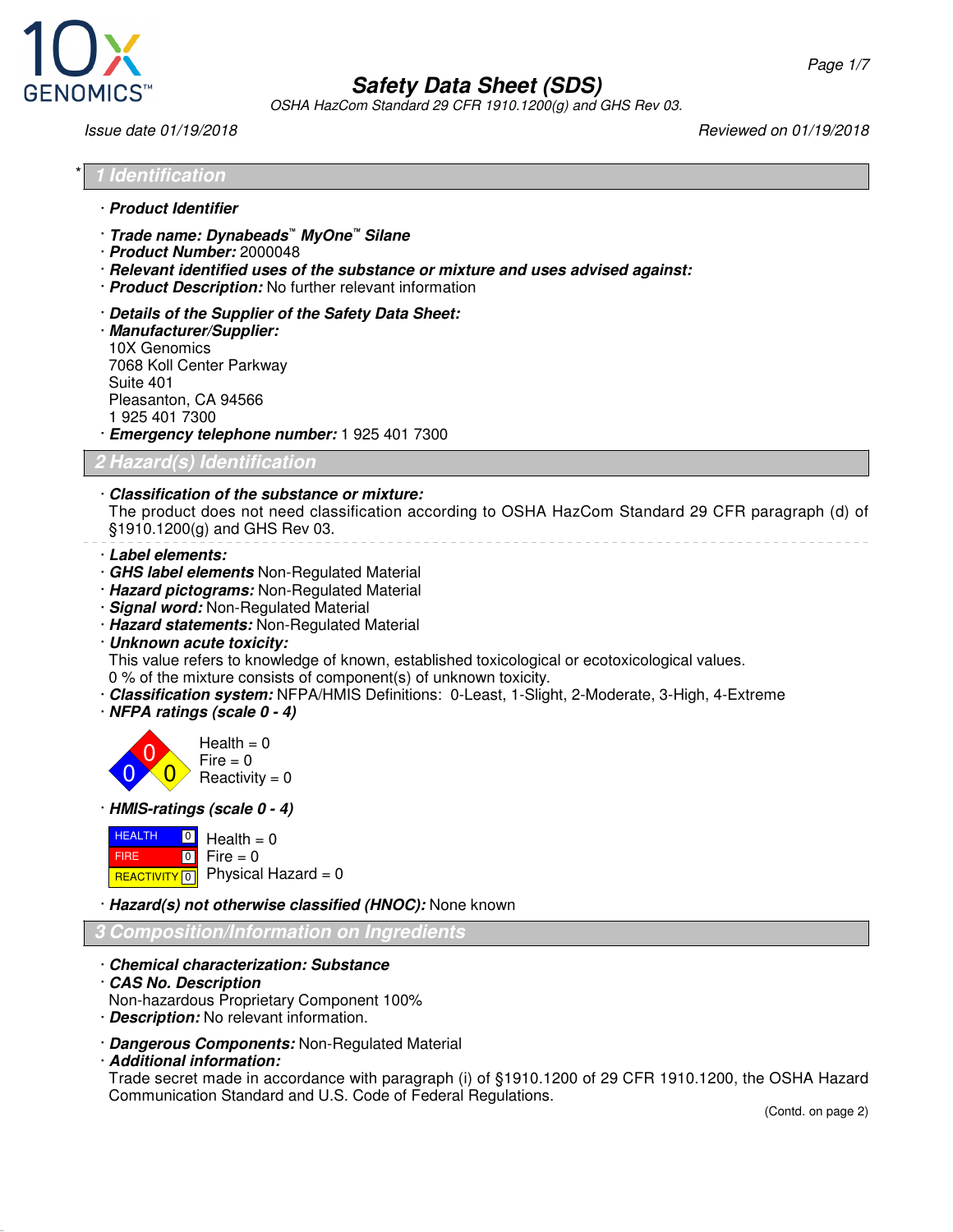

OSHA HazCom Standard 29 CFR 1910.1200(g) and GHS Rev 03.

Issue date 01/19/2018 Reviewed on 01/19/2018

## **Trade name: Dynabeads***™* **MyOne™ Silane**

## **4 First-Aid Measures**

- · **Description of first aid measures:**
- · **General information:** No special measures required.
- · **After inhalation:**

Generally the product does not irritate with inhalation.

- Remove to fresh air.
- · **After skin contact:**

Wash with soap and water.

If skin irritation occurs, consult a doctor.

· **After eye contact:**

If eye irritation occurs, consult a doctor.

Rinse opened eye for several minutes under running water.

- · **After swallowing:** If swallowed and symptoms occur, consult a doctor.
- · **Information for doctor:**
- · **Most important symptoms and effects, both acute and delayed:** No further relevant information available.
- · **Indication of any immediate medical attention and special treatment needed:**
- No further relevant information available.

**5 Fire-Fighting Measures**

- · **Extinguishing media:** Use water spray, alcohol-resistant foam, dry chemical or carbon dioxide.
- · **Suitable extinguishing agents:** Use fire fighting measures that suit the environment.
- · **Special hazards arising from the substance or mixture:** No further relevant information available.
- · **Advice for firefighters:**
- · **Protective equipment:**

As in any fire, wear self-contained breathing apparatus pressure-demand (NIOSH approved or equivalent) and full protective gear to prevent contact with skin and eyes.

## **6 Accidental Release Measures**

· **Personal precautions, protective equipment and emergency procedures:** Not required.

· **Environmental precautions:** Do not allow to enter sewers/surface or ground water.

## · **Methods and material for containment and cleaning up:**

Absorb with liquid-binding material (i.e. sand, diatomite, acid binders, universal binders, sawdust).

Dispose of the collected material according to regulations.

· **Reference to other sections:**

See Section 7 for information on safe handling.

See Section 8 for information on personal protection equipment.

See Section 13 for disposal information.

## · **Protective Action Criteria for Chemicals**

· **PAC-1:**

Substance is not listed.

· **PAC-2:**

Substance is not listed.

· **PAC-3:**

Substance is not listed.

## **7 Handling and Storage**

· **Handling**

· **Precautions for safe handling:** No special measures required.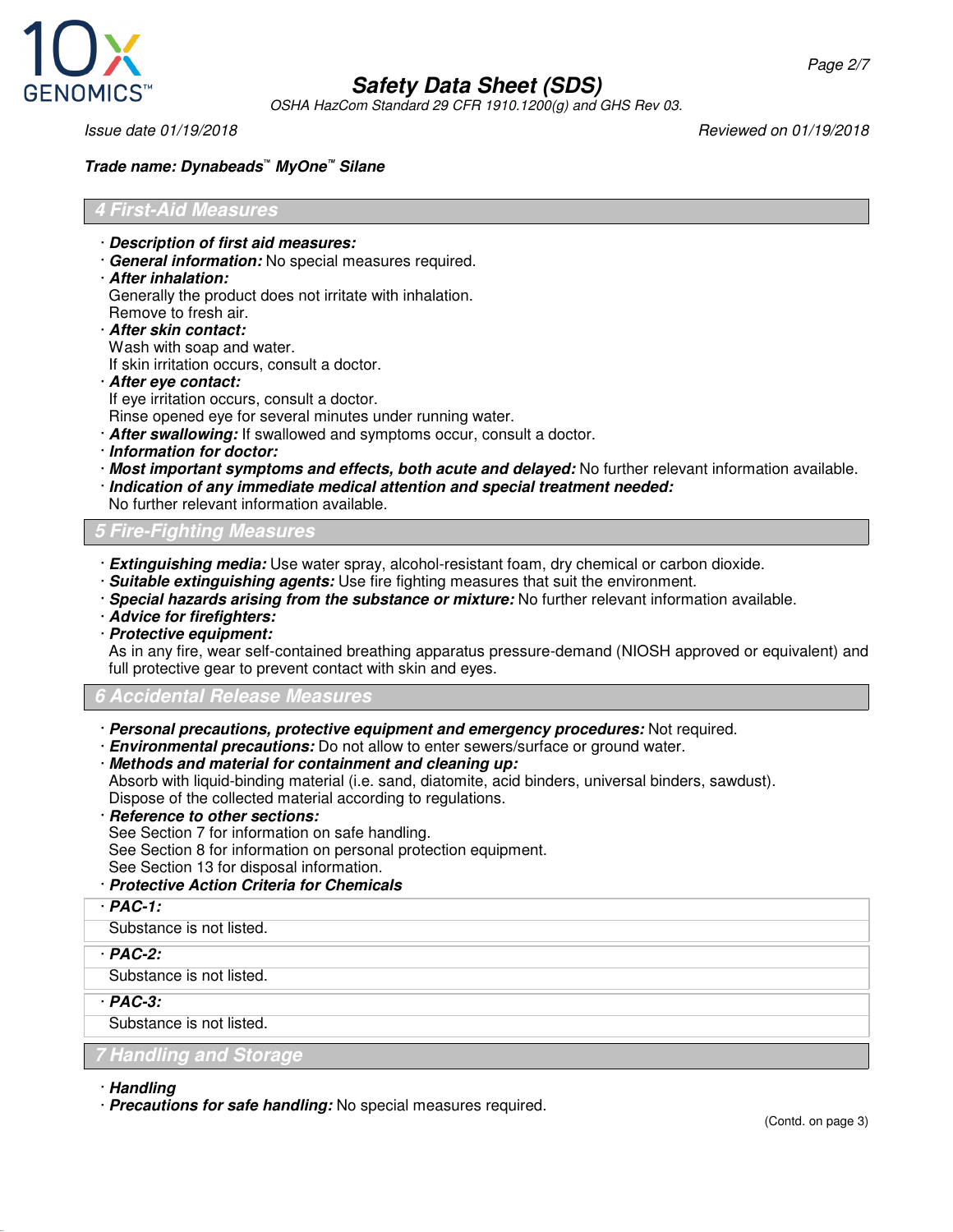



OSHA HazCom Standard 29 CFR 1910.1200(g) and GHS Rev 03.

Issue date 01/19/2018 Reviewed on 01/19/2018

## **Trade name: Dynabeads***™* **MyOne™ Silane**

- · **Information about protection against explosions and fires:** No special measures required.
- · **Conditions for safe storage, including any incompatibilities:**
- Keep in a dry, cool and well-ventilated place. Keep in properly labeled containers.
- · **Storage**
- · **Requirements to be met by storerooms and receptacles:** Store in the original container.
- · **Information about storage in one common storage facility:** Not required.
- · **Further information about storage conditions:** None.
- · **Specific end use(s):** No further relevant information available.

#### **8 Exposure Controls/Personal Protection**

- · **Additional information about design of technical systems:** Does not apply.
- · **Control parameters:**
- · **Components with occupational exposure limits:**
- · **Additional information:** The lists that were valid during the creation of this SDS were used as basis.
- · **Exposure controls:**
- · **Personal protective equipment:**
- · **General protective and hygienic measures:**
- The usual precautionary measures for handling chemicals should be followed.
- · **Breathing equipment:** Not required.
- · **Protection of hands:**



Protective gloves

- · **Material of gloves:** Chemical resistant
- · **Penetration time of glove material:** Not applicable.
- · **Eye protection:**



Goggles recommended

· **Body protection:**



Protective work clothing

# **9 Physical and Chemical Properties**

- · **Information on basic physical and chemical properties**
- · **General Information**
- · **Appearance:**
- **Form:** Liquid **Color:** Colorless
- 
- · **Odor:** Odorless
- 
- · **Odor threshold:** Not determined. **pH-value:** Not applicable.
- · **Change in condition** *Melting point/Melting range:* Not determined.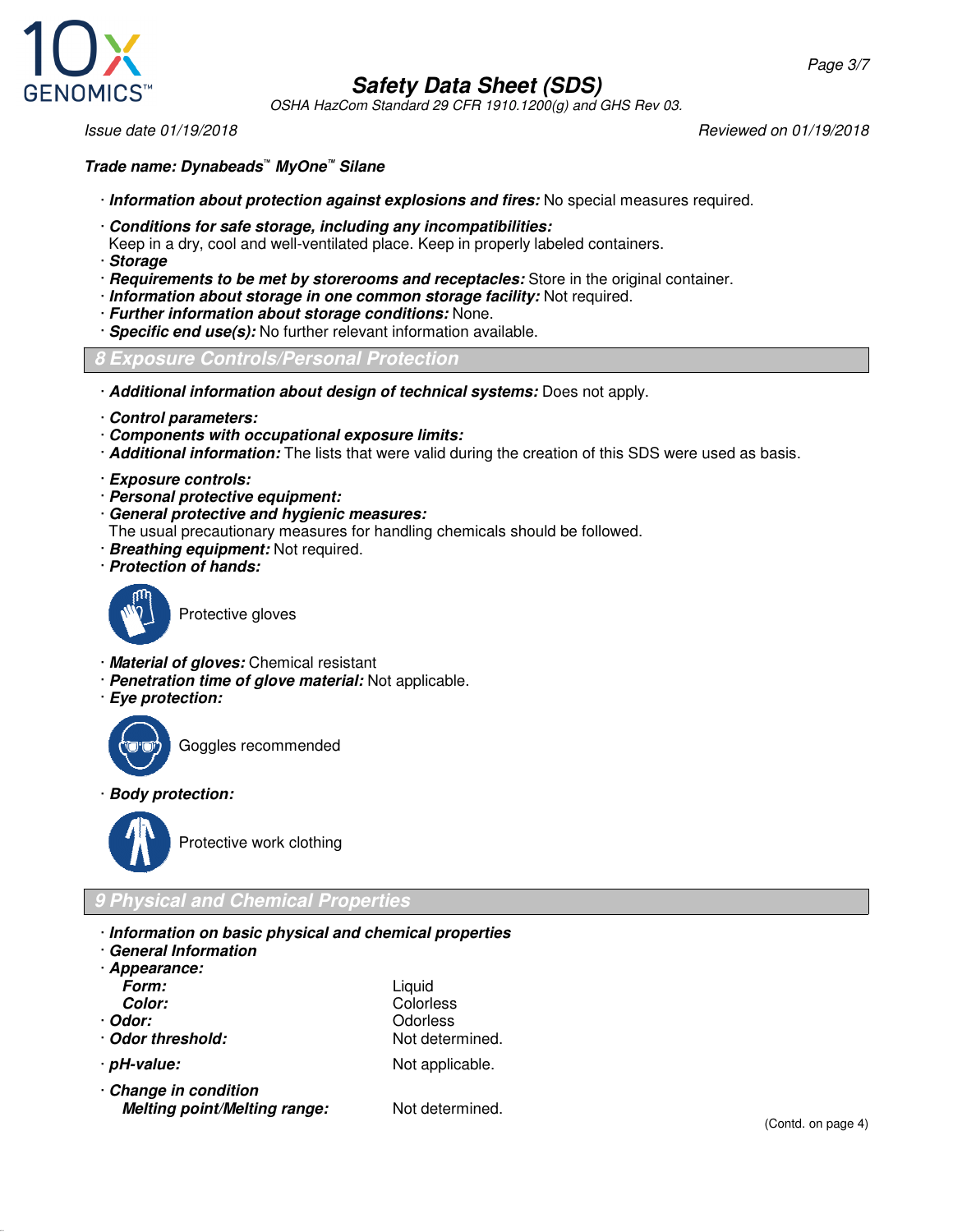

OSHA HazCom Standard 29 CFR 1910.1200(g) and GHS Rev 03.

**Trade name: Dynabeads***™* **MyOne™ Silane**

Issue date 01/19/2018 Reviewed on 01/19/2018

| <b>Boiling point/Boiling range:</b>                                                  | Not determined.                                       |  |
|--------------------------------------------------------------------------------------|-------------------------------------------------------|--|
| · Flash point:                                                                       | None                                                  |  |
| · Flammability (solid, gaseous):                                                     | Not applicable.                                       |  |
| · Ignition temperature:                                                              | Not applicable                                        |  |
| · Decomposition temperature:                                                         | Not determined.                                       |  |
| · Auto igniting:                                                                     | Not determined.                                       |  |
| · Danger of explosion:                                                               | Product does not present an explosion hazard.         |  |
| · Explosion limits:<br>Lower:<br><b>Upper:</b>                                       | Not determined.<br>Not determined.                    |  |
| · Vapor pressure:                                                                    | Not determined.                                       |  |
| · Density:<br><b>Relative density:</b><br>Vapor density:<br><b>Evaporation rate:</b> | Not determined.<br>Not determined.<br>Not determined. |  |
| · Solubility in / Miscibility with:<br>Water:                                        | <b>Fully Soluble</b>                                  |  |
| · Partition coefficient (n-octanol/water): Not determined.                           |                                                       |  |
| · Viscosity:<br>Dynamic:<br><b>Kinematic:</b><br><b>VOC content:</b>                 | Not determined.<br>Not determined.<br>0.00%           |  |
| <b>Solids content:</b><br>Other information:                                         | $0.0\%$<br>No further relevant information available. |  |

**10 Stability and Reactivity**

· **Reactivity:** No further relevant information available.

- · **Chemical stability:** Heat sensative
- · **Thermal decomposition / conditions to be avoided:** No decomposition if used according to specifications.
- · **Possibility of hazardous reactions:** No dangerous reactions known.
- · **Conditions to avoid:** Extreme Heat
- · **Incompatible materials:** Strong oxidizing agents.
- · **Hazardous decomposition products:** Carbon oxides, nitrogen oxides (NOx), Hydrogen chloride gas

#### **11 Toxicological Information**

- · **Information on toxicological effects:**
- · **Acute toxicity:**
- · **LD/LC50 values that are relevant for classification:** No data available.
- · **Primary irritant effect:**
- · **On the skin:** No irritating effect.
- · **On the eye:** No irritating effect.
- · **Additional toxicological information:**

When used and handled according to specifications, the product does not have any harmful effects according to our experience and the information provided to us.

The substance is not subject to classification.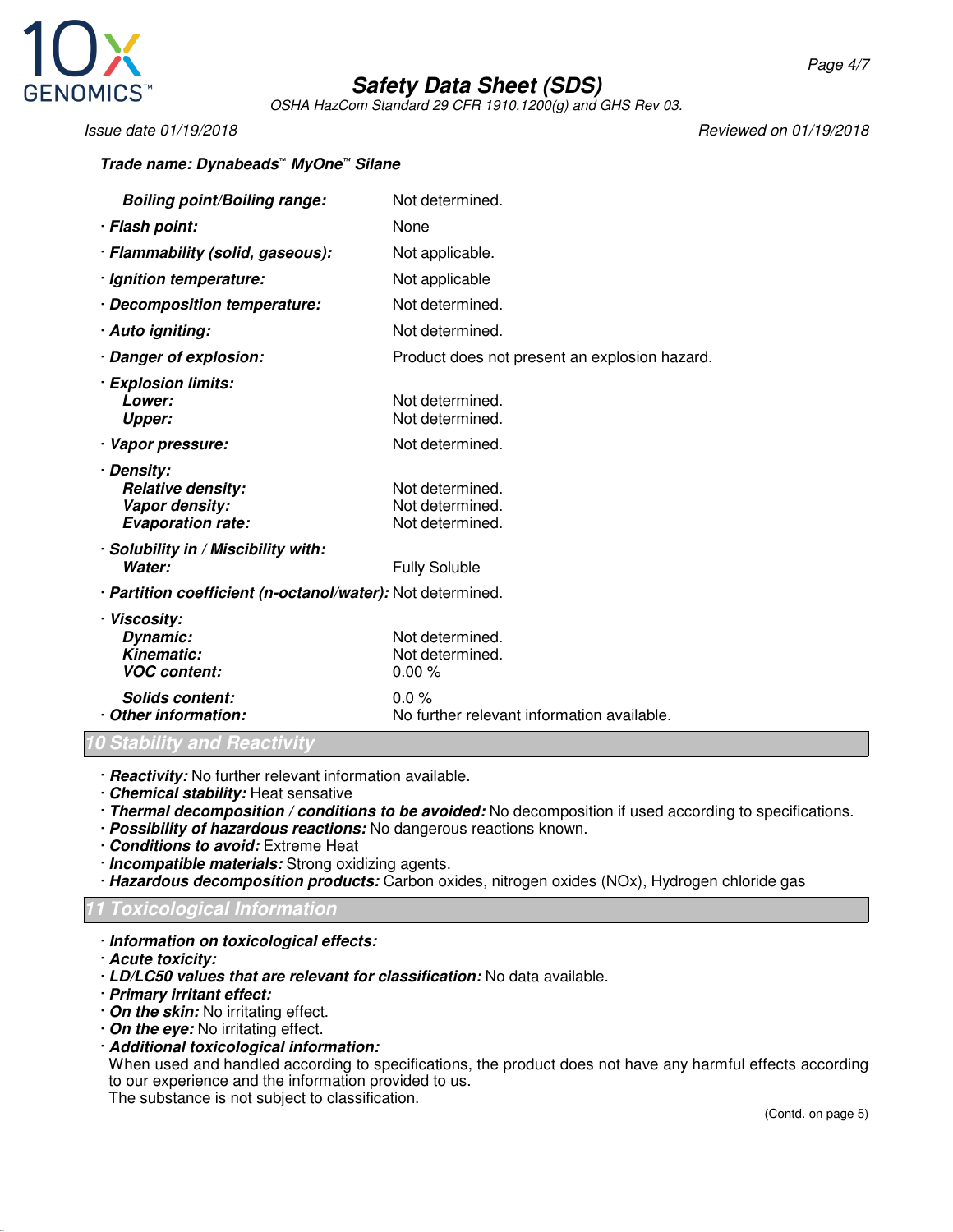

OSHA HazCom Standard 29 CFR 1910.1200(g) and GHS Rev 03.

Issue date 01/19/2018 Reviewed on 01/19/2018

- · **Carcinogenic categories:**
- · **IARC (International Agency for Research on Cancer):**

Substance is not listed.

## · **NTP (National Toxicology Program):**

Substance is not listed.

· **OSHA-Ca (Occupational Safety & Health Administration):**

Substance is not listed.

## **12 Ecological Information**

- · **Toxicity:**
- · **Aquatic toxicity:** No further relevant information available.
- · **Persistence and degradability:** No further relevant information available.
- · **Behavior in environmental systems:**
- · **Bioaccumulative potential:** No further relevant information available.
- · **Mobility in soil:** No further relevant information available.
- · **Additional ecological information:**
- · **General notes:**

Do not allow undiluted product or product that has not been neutralized to reach ground water, water course or sewage system.

- · **Results of PBT and vPvB assessment:**
- · **PBT:** Not applicable.
- · **vPvB:** Not applicable.
- · **Other adverse effects:** No further relevant information available.

## **13 Disposal Considerations**

- · **Waste treatment methods:**
- · **Recommendation:**

Smaller quantities can be disposed of with household waste.

Observe all federal, state and local environmental regulations when disposing of this material.

· **Uncleaned packagings**

· **Recommendation:** Disposal must be made according to official regulations.

## **14 Transport Information**

| · UN-Number:                                 |                        |  |  |
|----------------------------------------------|------------------------|--|--|
| · DOT, ADR/ADN, ADN, IMDG, IATA              | Non-Regulated Material |  |  |
| · UN proper shipping name:                   |                        |  |  |
| · DOT, ADR/ADN, ADN, IMDG, IATA              | Non-Regulated Material |  |  |
| · Transport hazard class(es):                |                        |  |  |
| · DOT, ADR/ADN, ADN, IMDG, IATA              |                        |  |  |
| · Class:                                     | Non-Regulated Material |  |  |
| · Packing group:                             |                        |  |  |
| · DOT, ADR/ADN, IMDG, IATA                   | Non-Regulated Material |  |  |
| · Environmental hazards:                     | Not applicable.        |  |  |
| · Special precautions for user:              | Not applicable.        |  |  |
| · Transport in bulk according to Annex II of |                        |  |  |
| <b>MARPOL73/78 and the IBC Code:</b>         | Not applicable.        |  |  |
| · UN "Model Regulation":                     | Non-Regulated Material |  |  |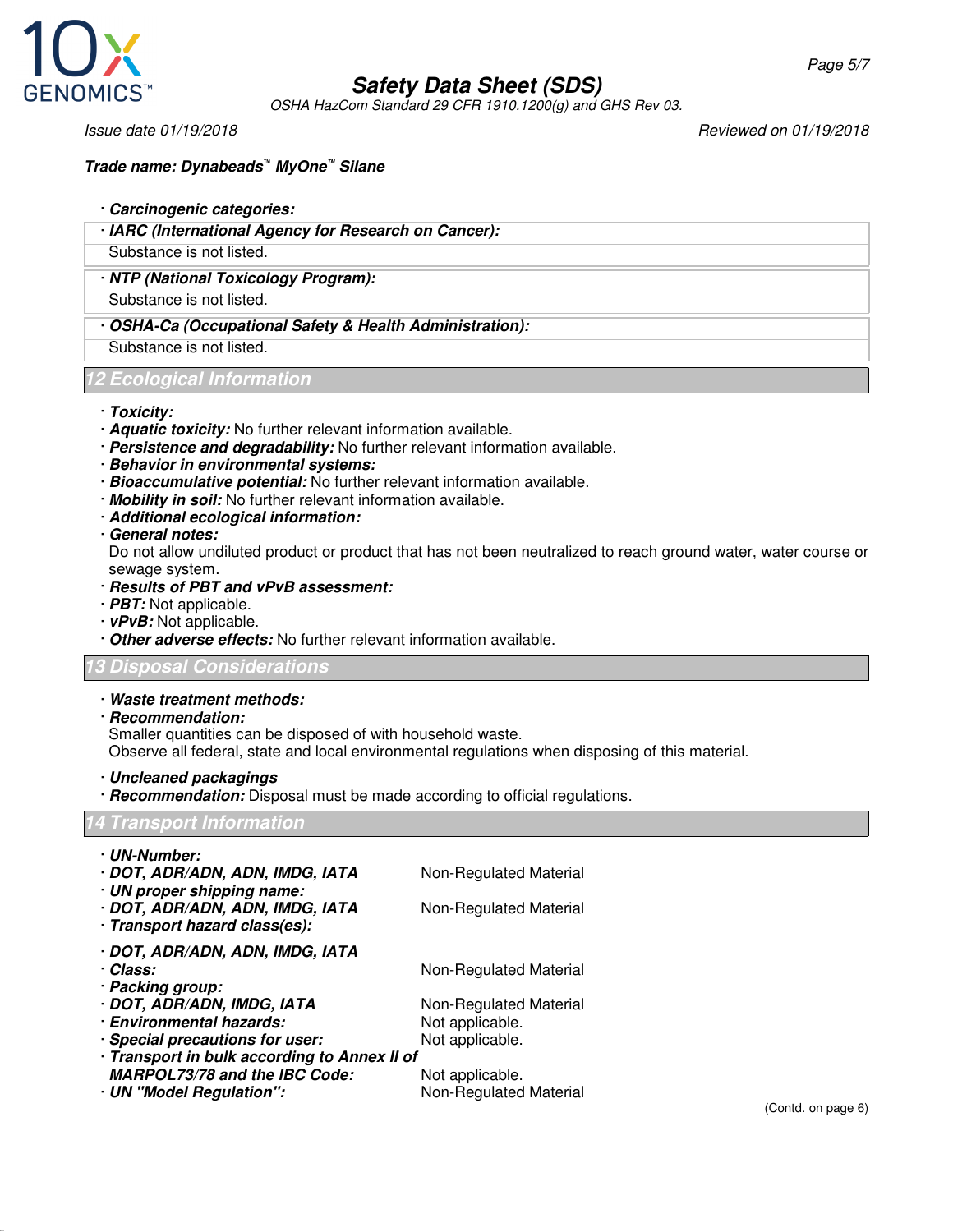

OSHA HazCom Standard 29 CFR 1910.1200(g) and GHS Rev 03.

Page 6/7

#### **Trade name: Dynabeads***™* **MyOne™ Silane**

# **15 Regulatory Information**

- · **Safety, health and environmental regulations/legislation specific for the substance or mixture:** · **SARA (Superfund Amendments and Reauthorization):**
- · **Section 355 (extremely hazardous substances):**
- Substance is not listed.
- · **Section 313 (Specific toxic chemical listings):** Substance is not listed.
- · **TSCA (Toxic Substances Control Act):**
- Substance is not listed.
- · **TSCA new (21st Century Act) (Substances not listed)** · **California Proposition 65:**
- · **Chemicals known to cause cancer:**
- Substance is not listed.
- · **Chemicals known to cause reproductive toxicity for females:**
- Substance is not listed.
- · **Chemicals known to cause reproductive toxicity for males:**
- Substance is not listed.
- · **Chemicals known to cause developmental toxicity:**
- Substance is not listed.
- · **New Jersey Right-to-Know List:** Substance is not listed.
- · **New Jersey Special Hazardous Substance List:**
- Substance is not listed.
- · **Pennsylvania Right-to-Know List:**
- Substance is not listed.
- · **Pennsylvania Special Hazardous Substance List:** Substance is not listed.
- · **Carcinogenic categories:**
- · **EPA (Environmental Protection Agency):**
- Substance is not listed.
- · **TLV (Threshold Limit Value established by ACGIH):**
- Substance is not listed.
- · **NIOSH-Ca (National Institute for Occupational Safety and Health):**
- Substance is not listed.
- · **GHS label elements** Non-Regulated Material
- · **Hazard pictograms:** Non-Regulated Material
- · **Signal word:** Non-Regulated Material
- · **Hazard statements:** Non-Regulated Material
- · **National regulations:**
- Non-Regulated Material
- · **Chemical safety assessment:** A Chemical Safety Assessment has not been carried out.